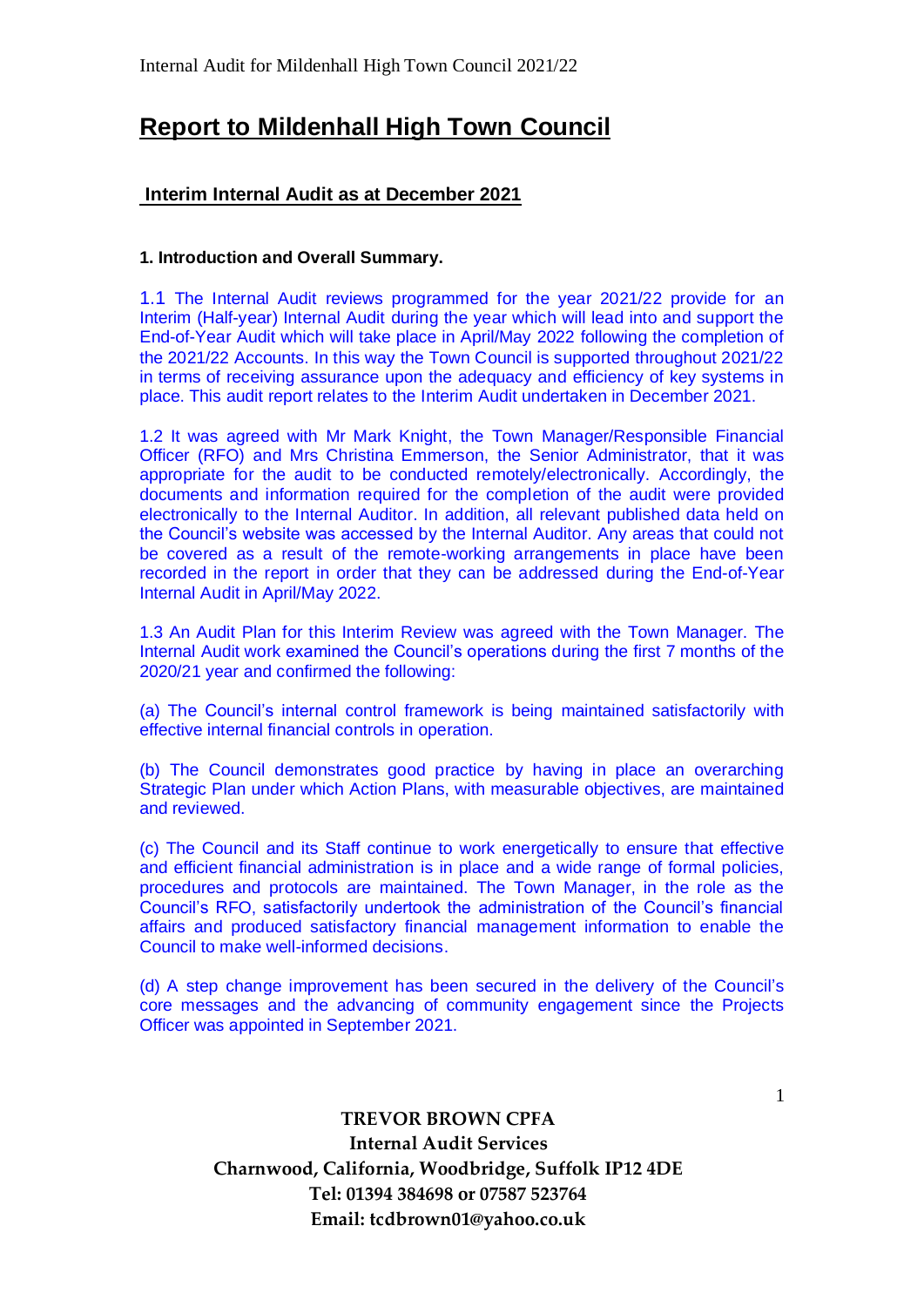(e) Councillors and Officers continue to display commitment in supporting the community in the recovery from the Covid-19 pandemic and in their support to the local community. The Loyal Free Scheme is targeted at supporting and promoting local business; the Town Manager/RFO successfully secured a grant of £55,200 for purposes of Covid-19 recovery projects (to be spent by 31 March 2022) and the Council has reduced hire charges for Council facilities.

1.4 In accordance with the Audit Plan the Internal Audit work was carried out on the adequacy of systems of internal controls operating during the period April 2021 to October 2021**.** Details of the findings of this Interim Internal Audit and comments relating to the findings are recorded below. No formal recommendations are being put forward at this Interim Internal Audit Stage.

**2. Governance, Standing Orders, Financial Regulations and other Regulatory matters** *(examination of Standing Orders, Financial Regulations, Code of Conduct, Formal Policies and Procedures, Tenders where relevant. Acting within the legal framework, including Data Protection legislation).*

2.1 As part of the **Council's overall governance arrangements**, at its Annual Meeting on 27 May 2021 the Council elected the Mayor and Deputy Mayor and agreed membership of the Amenities and Operations Committee, Planning Committee, Establishment and Policy Committee, Personnel Committee and Communication and Events Committee, including the appointment of Chair and Vice-Chair for each. Similarly, the Council's Working Groups and Panels were agreed and membership confirmed. Cheque signatories for the 2021/22 year were also appointed.

2.2 The Terms of Reference for the Planning Committee and the Establishment and Policy Committee and the Full Council Functions were adopted by the Council at its meeting on 24 June 2021. The Terms of Reference for the Communications and Events Committee were adopted by the Council on 29 July 2021.

2.3 Councillors and Officers demonstrated commitment in supporting and engaging with the community during the Covid-19 pandemic, The Council has a Community Engagement Policy in place and was successful in obtaining a 'Welcome Back' grant of £55,200 from Central Government for purposes of Covid-19 recovery projects in the Town Council's area.

2.4 The Council has a **Responsible Financial Officer (RFO)** in place, Mr Mark Knight having been formally appointed as Town Manager/RFO at the Council's meeting on 27 June 2019.

2.5 As part of its overall governance responsibilities, a Scheme of Delegation to the Town Manager/RFO was agreed by the Council at its meeting on 24 September 2020. The Scheme of Delegation was reviewed and adopted by the Council at its meeting on 24 June 2021.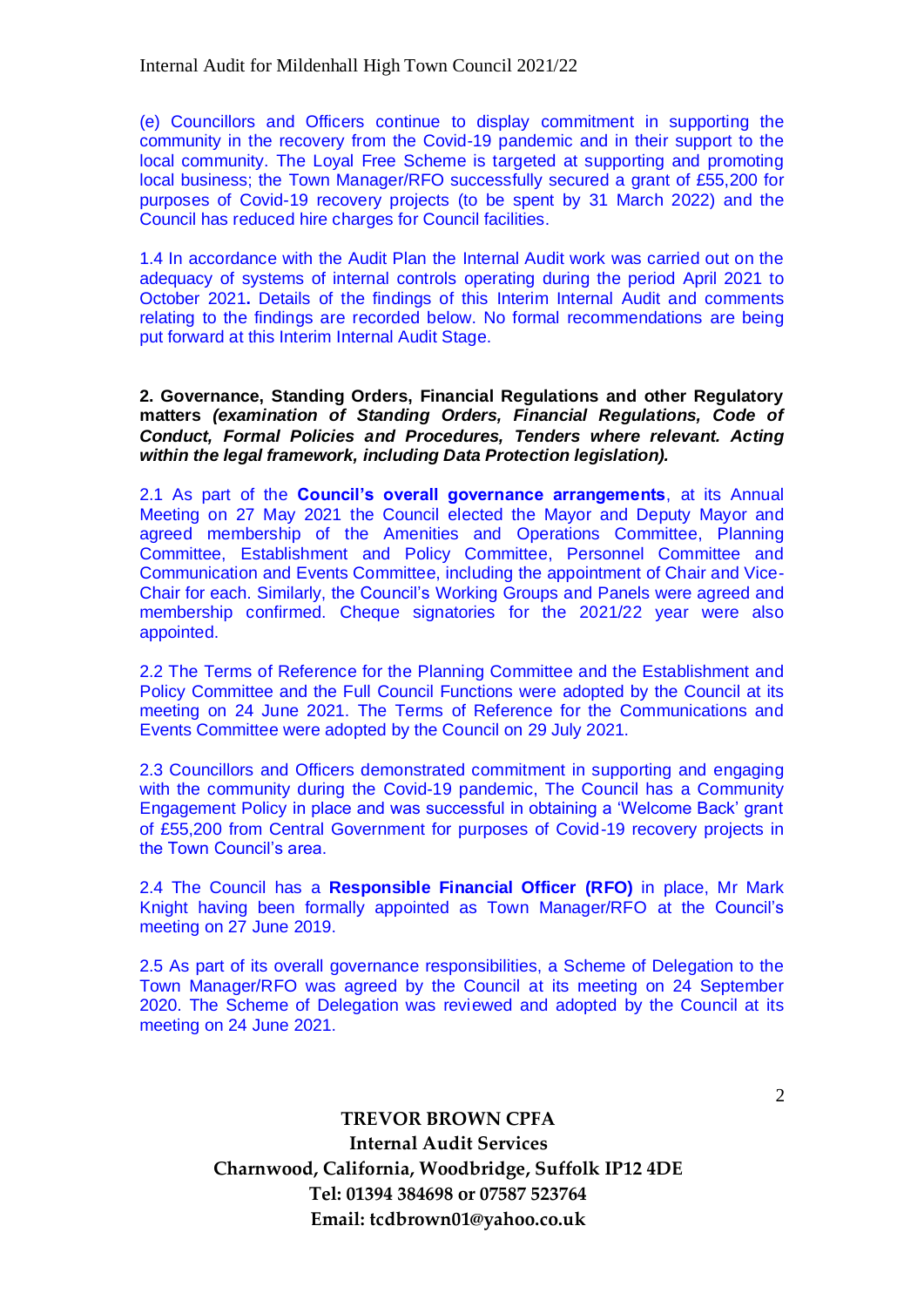2.6 The Council places emphasis upon community engagement and promoting its core messages effectively and these issues have been enhanced following the appointment of the Projects Officer in September 2021. At its meeting on 30 September 2021 the Council noted the progress that had been achieved since the appointment.

2.7 The Council continues to correctly apply the **General Power of Competence** (GPoC). This was first adopted by the Council at its meeting on 25 July 2019, when the Council declared that it was eligible to use GPoC, having two-thirds elected Councillors and a suitably qualified Clerk. The GPoC was re-adopted by the Council on 27 May 2021 (Eligibility remains in place until the first annual meeting of the Council after the Ordinary Election even if the condition of the eligibility criteria has changed).

2.8 To secure an efficient development pathway. the Council had adopted and maintains a **3-Year Strategic Plan** (with an intended lifespan to 2023) which acts as an overarching document which informs the direction of an Action Plan, which sits beneath this high-level document. The **Action Plan** (also covering the years 2019 to 2023) is aimed to be a fluid, dynamic document, subject to regular review in order to facilitate the meeting of the agreed overall strategic objectives. Both the Strategic Plan and the Action Plan are formally and routinely considered at meetings of the Council in order that any alterations or updates can be made. The Council receives and reviews an **'Action Sheet'** which itemises the actions undertaken during the previous period and the actions due to be performed in the forthcoming period. This enables the Council to oversee key areas of work and performance and provides the opportunity for Councillors to monitor progress.

2.9 **Standing Orders** are in place. The Council adopted updated/amended the Standing Orders at its meeting on 29 April 2021, following a recommendation by the Establishment and Policy Committee, with a programmed review date of May 2022. A copy of the Standing Orders has been published on the Council's website.

2.10 **Financial Regulations** are in place. At its meeting on 27 May 2021 the Council considered and adopted unchanged Financial Regulations, with a programmed review date of May 2022. A copy of the Financial Regulations has been published on the Council's website.

2.11 **The National Association of Local Councils has revised its Model Financial Regulations (footnotes at item 11) to reflect the changes in the thresholds for public service/supply and public works contracts. The amendment to this item in the Council's Financial Regulations should be included at the Council's next review of Financial Regulations.**

2.12 The **Council's Minutes** are well presented and provide clear evidence of the decisions taken by the Council in the year.

2.13 The Council is **Registered with the Information Commissioner's Office** (ICO) as a Fee Payer/Data Controller for the provision of council services under current Data Protection legislation (Registration Z9240936 refers, expiring 1 December

> **TREVOR BROWN CPFA Internal Audit Services Charnwood, California, Woodbridge, Suffolk IP12 4DE Tel: 01394 384698 or 07587 523764 Email: tcdbrown01@yahoo.co.uk**

3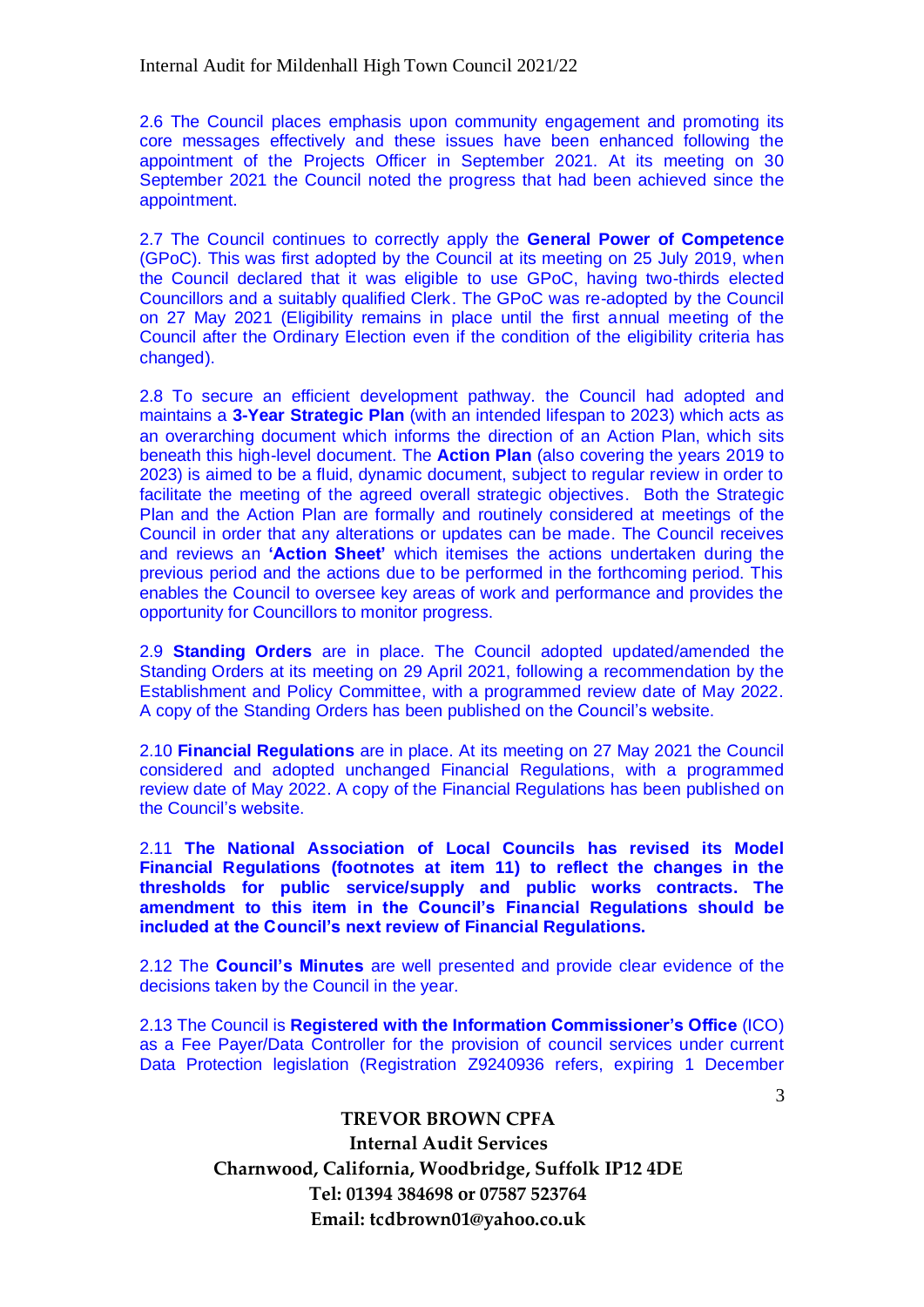2022). Documentation has been adopted by the Council to assist compliance with the General Data Protection Regulations (GDPR) including a Retention of Documents Policy accepted by the Council on 25 June 2020. The Establishment and Policy Committee received an up-date on GDPR compliance at its meeting on 3 September 2020 (and noted by Full Council on 24 September 2020).

2.14 **A General Privacy Policy/Notice** is in place and published on the website. A Publication Scheme document has also been published on the Council's website; the document displays the cost of the items available under the Scheme and confirms that the Scheme was approved by the Council at its meeting on 30 July 2020.

2.15 The Council demonstrates good governance practice through the adoption and regular review of a wide range of **Policies, Procedures and Protocols**. The Town Manager/RFO maintains a schedule for the review of existing policies and puts forward recommendations for any new policies that may be required. Under this Policy review process, the Council reviewed and approved the Complaints and Compliments Policy, Safeguarding Policy and Lone Working Policy at its meeting on 27 May 2021. A copy of each document has been placed on the Council's website.

2.16 The Staff Handbook, constructed by the Town Manager/RFO for the purpose of collating and simplifying the range of staffing policies, procedures and protocols in place, was also reviewed and re-adopted by the Council on 27 May 2021.

2.17 Following recommendations from the Establishment and Policy Committee, the Council adopted the Health and Safety Policy and the Mobile Phone use Policy on 30 September 2021 and the Kingsway Closed Cemetery Maintenance Strategy and the Management of Memorials Policy on 28 October 2021.

2.18 The Council also demonstrates good practice by periodically re-adopting the **Code of Conduct for Councillors.** The Code details the requirements and responsibilities placed upon each individual Councillor and was reviewed and readopted by the Council at its meeting on 27 May 2021. A copy of the Code has been published on the Council's website.

2.19 In meeting the Council's responsibility of obtaining good value from contractors, the Establishment and Policy Committee decided at its meeting on 16 September 2021 that the Council should not move to a preferred contractor status for all Council needs but the Town Manager/RFO should maintain a list of up to 5 contractors for all purposes identified and for equal chance for work to be given to them.

2.20 The Committee also proposed that the spending limit of the Town Manager/RFO should be raised from £500 to £1,000 before consulting with Full Council for approval. The Committee's recommendation was ratified by Full Council on 30 September 2021.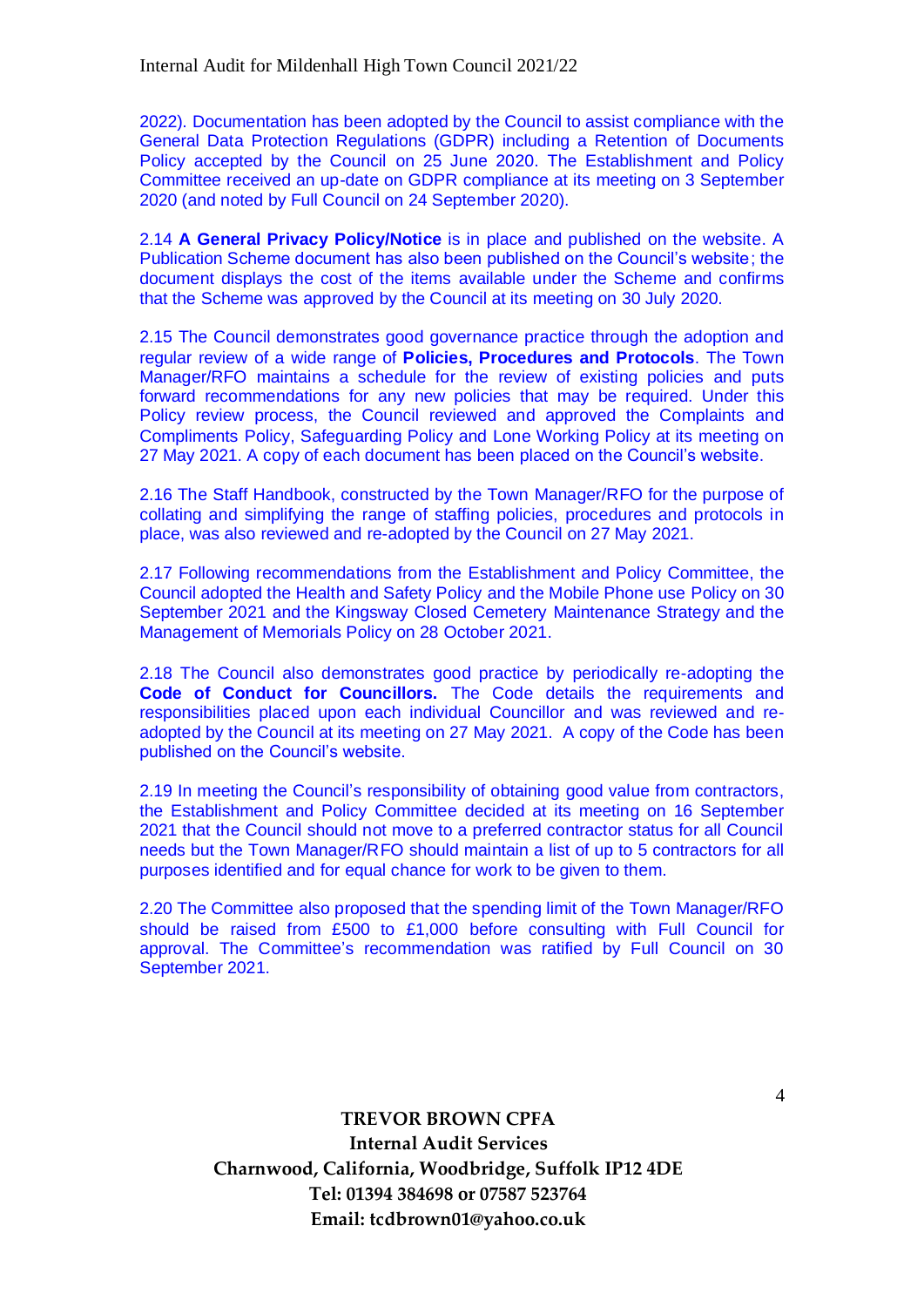### **3. Accounting Procedures and Proper Book-keeping** *(examination of entries in the Cashbook, regular reconciliations, supporting vouchers, invoices and receipts and VAT accounting).*

3.1 The **Edge Accounting System** satisfactorily maintains the Council's Income and Expenditure accounting system. The accounting information is well referenced and overall provides a good audit trail to the supporting documentation. The data recorded provides good evidence in support of the income and expenditure in the year and will act as the basis for the completion of the End-of-Year Accounts and the 2021/22 Annual Governance and Accountability Return (AGAR).

3.2 Comprehensive financial reports are being produced from the Edge system, both for internal use by staff and for formal presentation to Councillors. The adequacy of the financial data presented to Council was test checked by reference to the Agenda for the meeting on 29 July 2021, which included an Income and Expenditure Report, a Quarterly Budget Monitoring Report to 30 June 2021 and a Bank Reconciliation.

3.3 The Internal Audit also focused upon the Edge accounting system data as at 31 October 2021. The Senior Administrator supplied the Internal Auditor with an Income and Expenditure Account and Reconciled Bank Statements as at 31 October 2021. The Senior Administrator has successfully reconciled the Edge Accounts to the Bank Statements of the individual bank accounts as at 31 October 2021. In addition, the Edge Support Team provided an Income and Expenditure Account Analysis as at 31 October 2021 for the Internal Auditor's examination.

**3.4 A minor correction is required to be made to the Accounts. The Precept amount of £231,250 was received from West Suffolk Council on 29 April 2021 together with a Local Council Tax Support Grant of £5,404, reflecting the council tax relief caseload within the area of the Town Council. Both amounts have been recorded under the heading of 'Precept'. The Grant should be recorded separately from the Precept amount as the two elements require to be separately recorded in the End-of-Year AGAR (Annual Return) 2021/22.**

3.5 At the 2021/22 year-end, the Edge Accounts documentation will be supported by a Balance Sheet as at 31 March 2022 to enable the Internal Auditor to confirm that complete and accurate data is being applied to the AGAR 2021/22.

3.6 The Town Manager/RFO and the Senior Administrator are the designated system administrators to the Edge system with unrestricted access to all functions and are able to access and operate the core elements of the system, make necessary updates and generate reports. The Administration Assistant has partial access to the Edge system**.**

3.7 The Council demonstrates good practice by maintaining a Business Continuity Plan which includes reference to the re-establishment of internal financial procedures and the action to be taken in the event of the loss of IT systems, including contact with support contractors to secure a prompt operation of systems.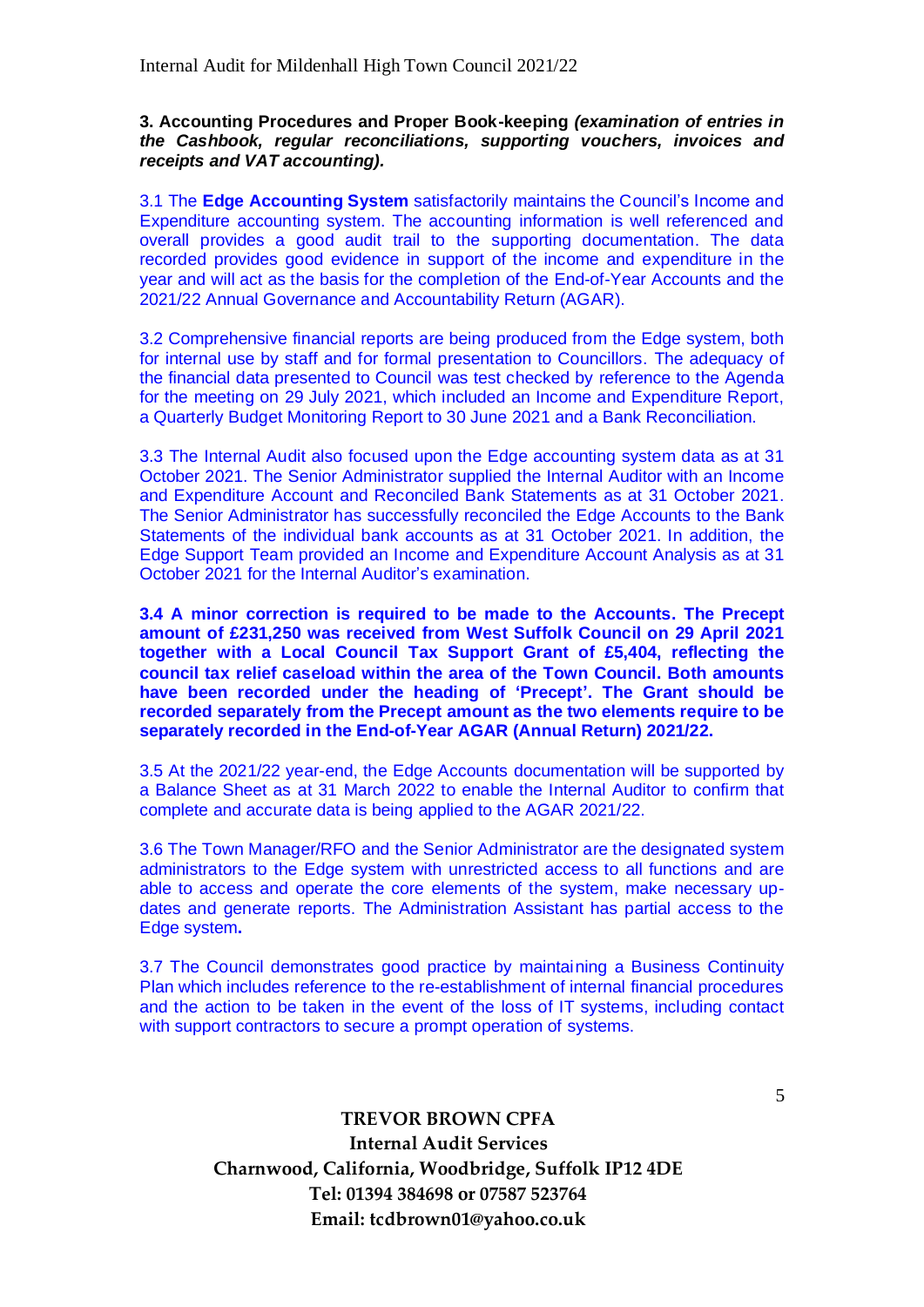3.8 VAT payments are tracked and identified within the Edge accounting system and can be used effectively for reclaims to HMRC. The Council is Registered for VAT purposes. Re-claims for VAT paid are being promptly submitted to HMRC and reimbursement has been received, as follows:

a) The 2020/21 Quarter 4 re-claim for the £214.29 net VAT paid from 1 January 2021 to 31 March 2021 was received at bank on 10 May 2021.

b) The 2021/22 Quarter 1 re-claim for the £4,876.65 net VAT paid from 1 April 2021 to 30 June 2021 is recorded as received at bank on 19 July 2021.

c) The 2021/22 Quarter 2 re-claim for the £3,275.92 net VAT paid from 1 July 2021 to 30 September 2021 is recorded as received at bank on 14 October 2021.

3.9 The accounting system was tested by examination of the Cashbook Payments List and the Receipts List for October 2021. The Lists were well referenced and overall provide an adequate audit trail to the Bank Statements. The accounting information provided good evidence in support of the receipts and payments. In view of the Internal Audit being conducted remotely/electronically, the supporting vouchers, invoices and receipts were not examined and a sample of the 2021/22 transactions can be undertaken at the next internal audit undertaken at the Council's offices.

#### **4. Bank Reconciliation** *(Regularly completed and cash books reconcile with bank statements).*

4.1 Bank Reconciliations are carried out for each account on a monthly basis. The Edge accounting system generates the accounting information to reconcile with bank statements.

4.2 As stated at item 3.3 above, the Senior Administrator has reconciled each individual bank account to the accounting information entered into the Edge system for the 2021/22 year to the 31 October 2021, as follows:

| Lloyds Treasurer's A/C (Salaries & Wages) | 2,076.15     |
|-------------------------------------------|--------------|
| <b>Lloyds Business Instant Access</b>     | 413,296.68   |
| <b>Lloyds Current Account</b>             | 20,348.50    |
| 95 Day Notice Investment                  | 300,288.11   |
| 32 Day Notice Investment                  | 300,276.80   |
| Petty Cash A/C                            | 200.00       |
| Cash/Bank Balance at 31 October 2021:     | 1.036,486.24 |

**TREVOR BROWN CPFA Internal Audit Services Charnwood, California, Woodbridge, Suffolk IP12 4DE Tel: 01394 384698 or 07587 523764 Email: tcdbrown01@yahoo.co.uk**

6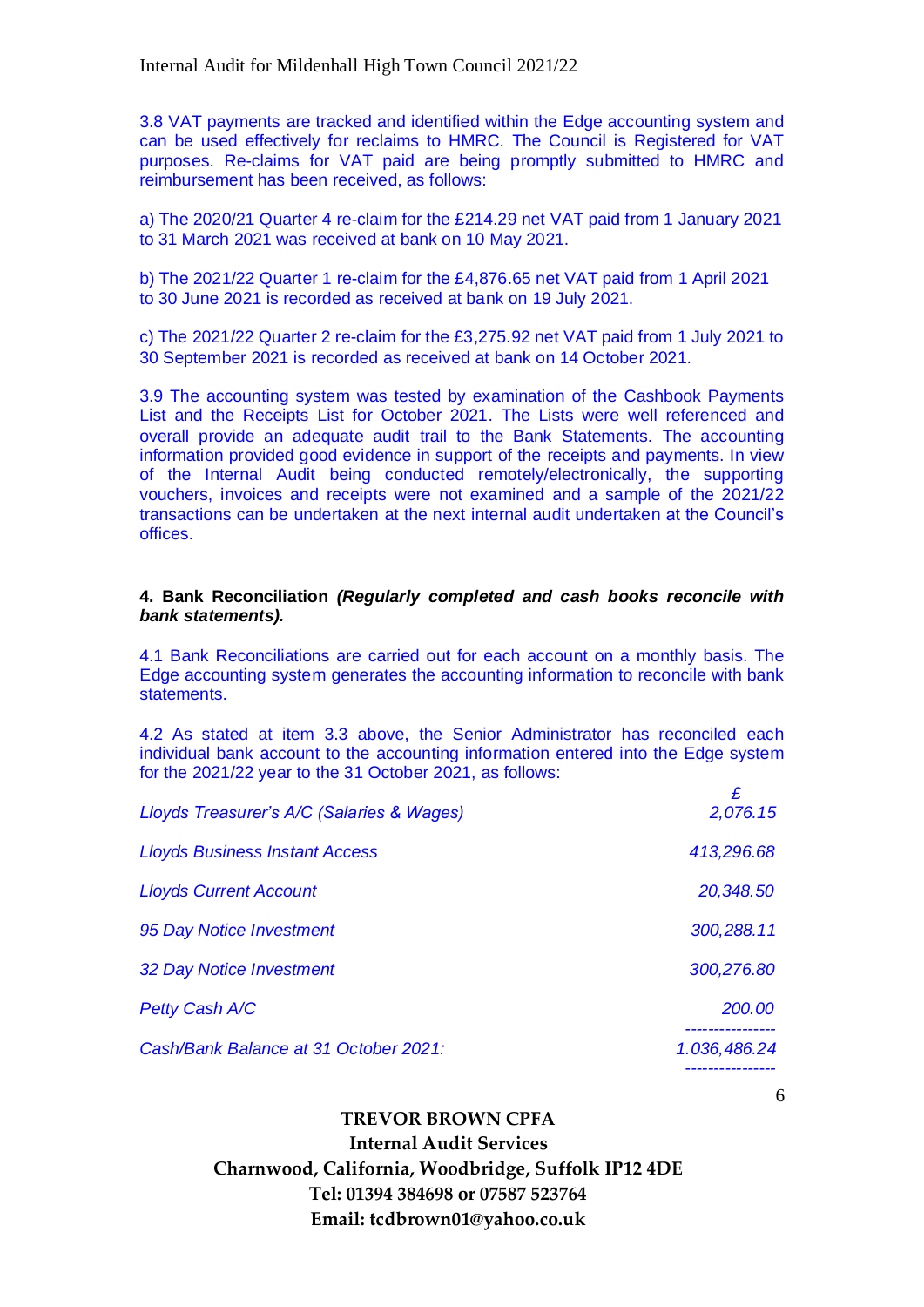4.3 The Council has a standing agenda item to receive and note Bank Reconciliations each month. A copy of the Bank Reconciliation for each of the Council's bank accounts and petty cash account is published on the Council's website to provide for transparency in the Council's financial affairs.

#### **5. Budgetary controls** *(Verification of the budgetary process with reference to Council Minutes and supporting documents).*

5.1 The **Draft Budget for 2021/22** was considered by the Council on 26 November 2020 and again on 10 December 2020, with the Final Budget and Precept for the year 2021/22 to be set following West Suffolk Council making available the tax base for the year. The tax base was released on 16 December 2020, and a Precept Request of £231,250 put forward to achieve a 0% increase to the taxpayer in 2021/22. The Town Manager/RFO reported to the Council on 28 January 2021 that this would lead to a shortfall of £40,775, which would be met from a £23,840 underspend from the 2019/20 year, any underspends in 2020/21 or contingency reserves. The Local Council Tax Support Grant of £5,404 was received from West Suffolk Council in April 2021.

5.2 The Budget for 2021/22 was well prepared with detailed estimates of income and expenditure and balances to ensure Councillors have sufficient information to make informed decisions.

5.3 The estimates for the year 2021/22 are being used effectively for financial control and budgetary control purposes. The Council receives a Quarterly Report detailing all receipts and payments and spending compared to budgets. The First Quarter (1 April 2021 to 30 June 2021) performance against budget figures was considered by the Council at its meeting on 29 July 2021. The Budget Reports were examined by the Internal Auditor and were found to be comprehensive, well-constructed and informative. The Second Quarter (1 July 2021 to 30 September 2021) performance against budget figures was noted and accepted by the Council at its meeting on 28 October 2021.

5.4 The process for the **Budget for 2022/23** provided that the Town Manager should produce a budget based on all the issues discussed by standing Committees and that the Finance Strategy Working Group should work on the document at its meeting on 11 October 2021. The approved budget setting process would then continue through the standing Committees for final consideration and approval by Full Council.

5.5 The Town Manager/RFO ensures that the Council is aware of its responsibilities and commitments and the need for forward planning and adequate reserves. The Council continues to receive comprehensive reports from the Town Manager/RFO and the Finance Strategy Working Group regarding the Allocation and Re-Allocation of Earmarked and General Reserves, Virements and Quarterly performance figures. Details of current Earmarked Reserves (as at November 2021) have been published on the Council's website and display a total of £892,191 excluding the General Fund.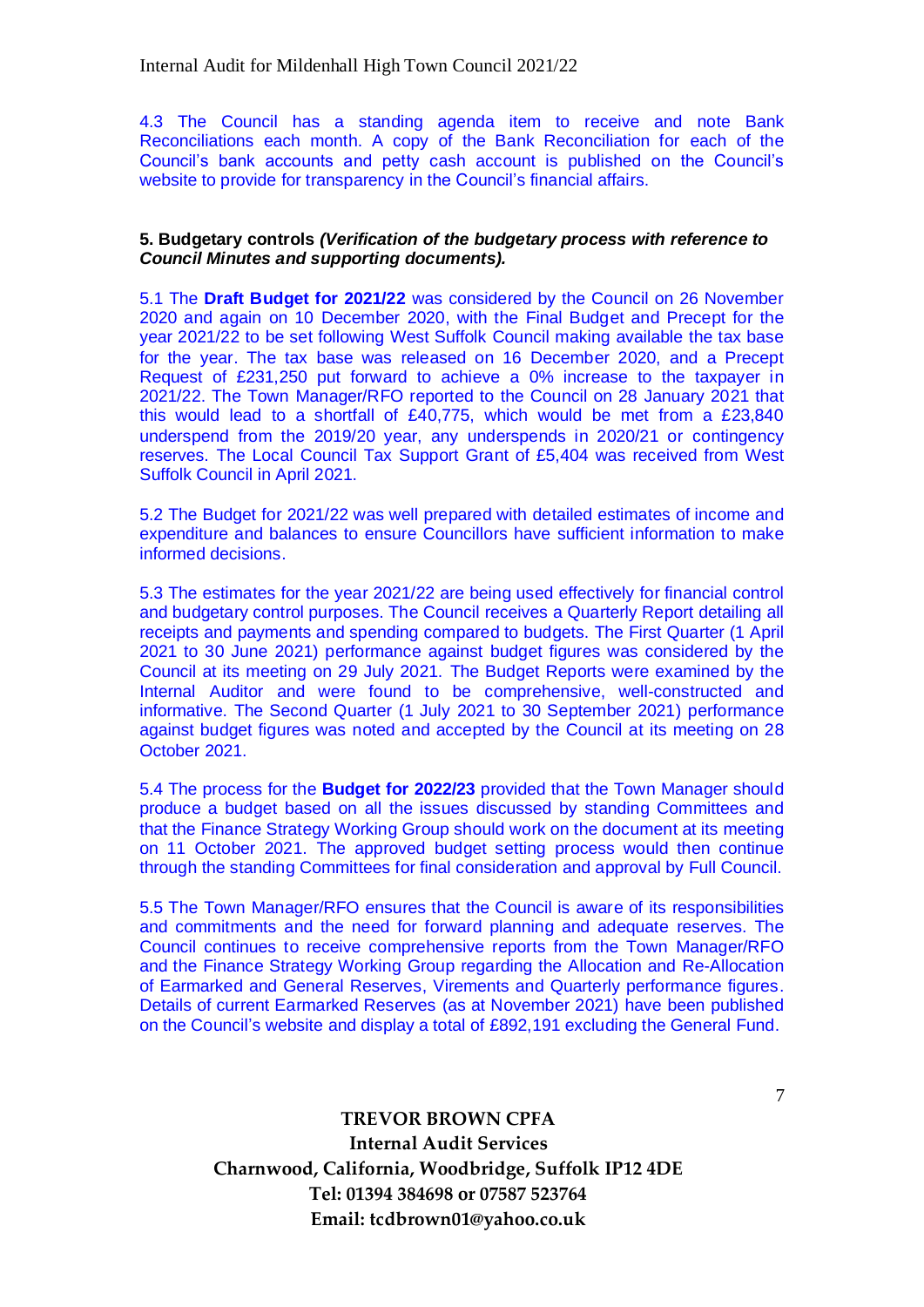5.6 A **Financial Reserves Management Policy** is in place, having been considered and adopted by the Council on 27 May 2021. The Policy provides that the level of financial reserves held by the Council will be agreed by the Establishment and Policy Committee during discussions leading to the setting of the budget for the next financial year. The Policy also states that the current level of General Reserves to held by the Council should be no less than the monies considered to be adequate for 6 months running costs of the Council. The Policy was updated by the Council on 29 July 2021 and is due for further review in March 2022. A copy of the Policy has been published on the Council's website.

5.7 The Council considered and approved an **Investment Strategy** document at its meeting on 24 June 2021, following recommendations from the Establishment and Policy Committee, with the aim of rationalising unallocated monies and investing them in appropriate accounts.

5.8 As at 31 October 2021, the Council's Overall Reserves were sufficient to meet, within reason, any unforeseen items of expense that may occur.

**6. Internal Financial Controls, Payments Controls and Audit Procedures**  *(Confirmation that the Council has satisfactory internal financial controls in place for making payments with adequate documentation to support/evidence payments made. Any previous audit recommendations implemented).*

6.1 The Town Manager/RFO provides comprehensive financial reports to Council meetings and ensures that Councillors are provided with adequate financial information and advice to enable them to make informed decisions.

6.2 At each meeting the Council receives and authorises a list of payments made since the last meeting and a list of any additional payments due to be made. Monthly lists of items of Expenditure over £500 are published on the Council's website in compliance with the Transparency Code 2015.

6.3 In view of the Internal Audit being conducted remotely/electronically, some detailed payment controls (such as verifying that the Internet Banking payment confirmation is attached to the appropriate invoice) were not examined; verification can be made at the next internal audit undertaken at the Council's offices.

6.4 The **Internal Audit End-of-Year Report for the previous year (2020/21)** was considered and adopted by the Council at its meeting on 27 May 2021. The Repot raised no matters of concern.

6.5 The Internal Auditor for the 2021/22 was appointed by the Council at its meeting on 24 June 2021 and was charged to undertake an Interim Internal Audit and an End-of-Year Internal Audit during the 2021/22 year of account.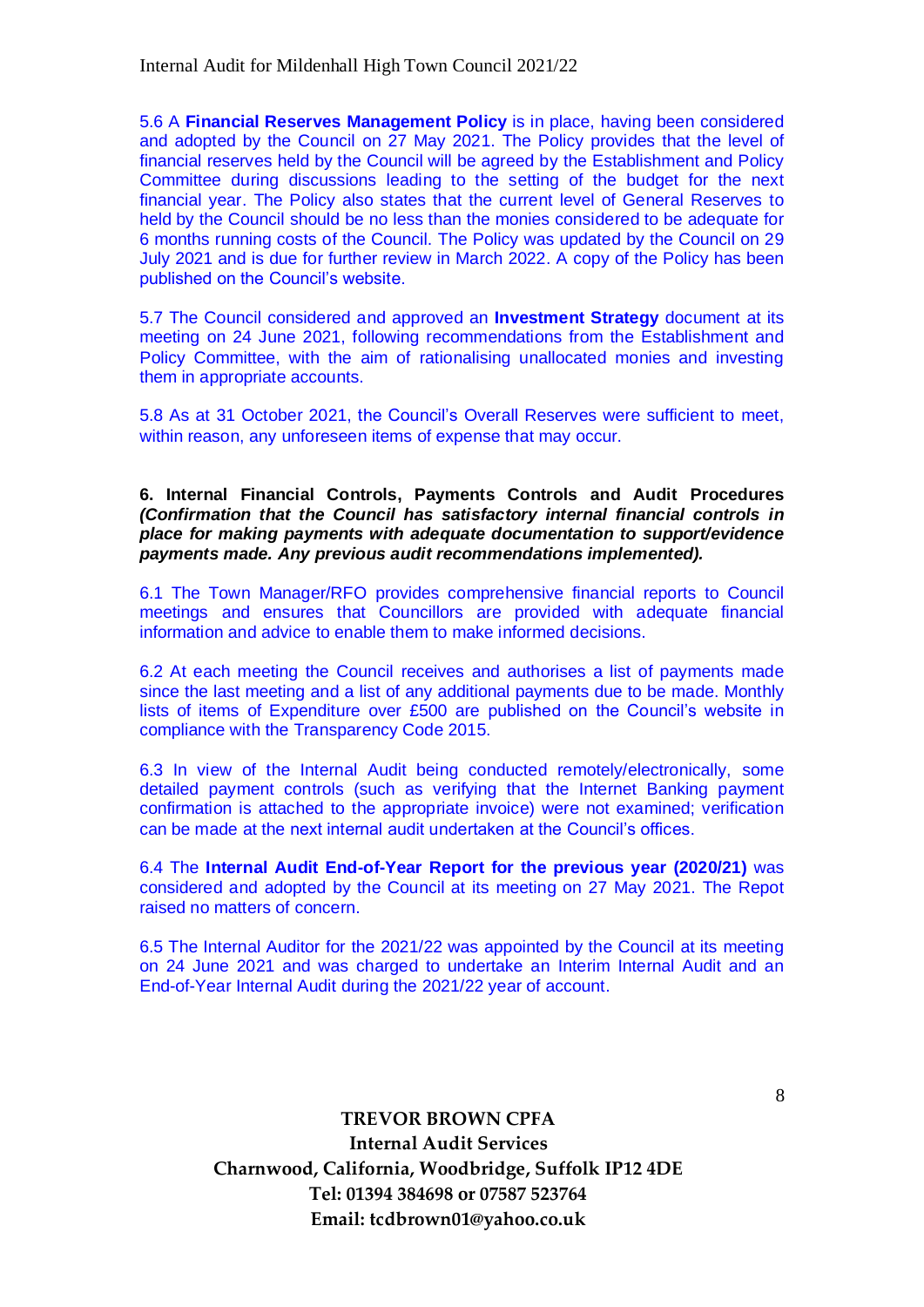**7. Payroll Controls (***PAYE and NIC in place; compliant with HMRC procedures; records relating to contracts of employment).*

7.1 PAYE is operated in-house through the **IRIS payroll management system** in accordance with HMRC regulations. Regular payments have been made to HMRC and detailed pay slips are produced.

7.2 The Council's Establishment was increased following the Council's approval of the new post of Project Officer. At a meeting of the Personnel Committee on 18 August 2021 the job description was approved and the salary scale set at the NJC SCP 14.

7.3 The Council demonstrates good practice by placing emphasis on succession planning. At the meeting of the Personnel Committee on 14 October 2021 the date of the retirement of the Senior Administrator in 2022 was noted and the Committee agreed that there should be a two-month overlap to enable all legal and financial training to take place.

7.4 The Internal Auditor undertook sample checks on the October 2021 and November 2021 payroll. It was confirmed that:

Town Manager/RFO was paid at NJC Scale Point (SCP) 32. Senior Administrator was paid at NJC SCP 14. Project Officer was paid at SCP 14 (part time, 20 hours per week). Administration Assistant was paid at NJC SCP 8 (part-time, 20 hours per week).

7.5 Sample checks were undertaken on payments to other staff for the months of October 2021 and November 2021 and were found to be in order.

7.6 At the time of this Interim Internal Audit review the NJC had yet to agree a national pay award that would apply to local government officers from 1 April 2021.

7.7 With regard to the legislation relating to workplace pensions, the Pensions Regulator confirmed on 27 September 2019 that the Council had completed a redeclaration of compliance under the Pensions Act 2008 (The re-declaration of compliance confirms to the Pensions Regulator that the Council complies with its duties as an employer and has to be completed every three years).

#### **8. Petty Cash and use of Payment Cards/Credit Cards** *(Associated books and formally agreed systems in place).*

8.1 A Petty Cash float of £200 is maintained and is recorded in the overall Bank Reconciliation as at 31 October 2021. As the Internal Audit was having to be undertaken remotely the Petty Cash transactions were not examined. The arrangements for Petty Cash and a sample of transactions will be examined at the End-of-Year Internal Audit in order that the necessary confirmation/assurance can be provided in the Annual Internal Audit Report within the 2021/22 AGAR.

9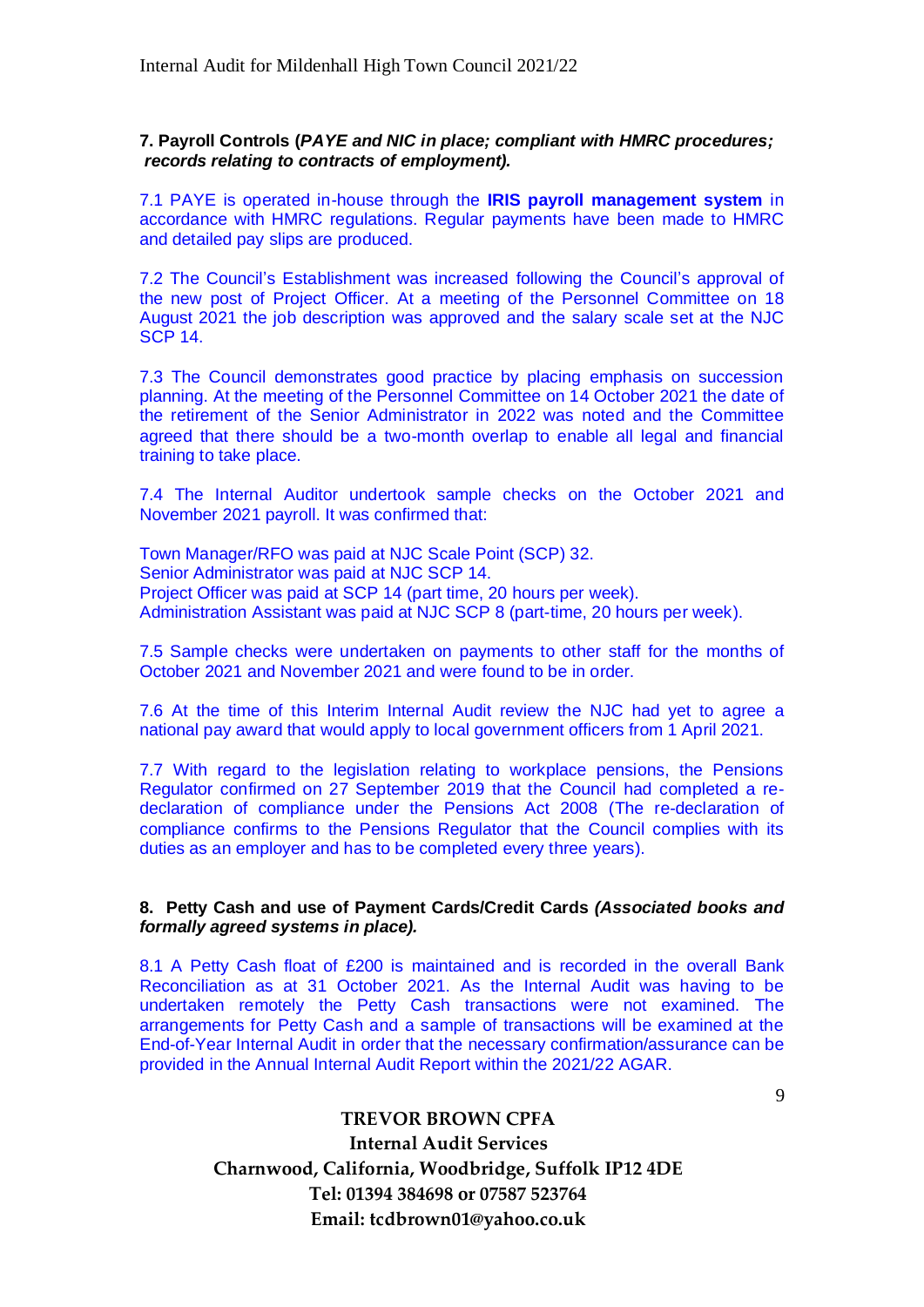8.2 The Town Manager holds a Payments Card and is required to use it solely by himself in accordance with Financial Regulations item 6.18. A sample of Payment Card transactions will be examined during the End-of-Year Audit to ensure that the transactions are in accordance with Financial Regulations and supported in each case by an invoice/voucher.

#### **9. Income Controls** *(regarding sums received from Precept, Grants, Loans and other income including credit control mechanisms).*

9.1 The **Fees and Charges for the year 2021/22** were considered by the Council at its meeting on 24 September 2020 (Allotment Rents, Cemetery Fees, room hire charge for the Jubilee Centre and hire fees for the Jubilee Field). The Council agreed that all fees for services for the 2021/22 year would be frozen other than those relating to fair hirers (increased to £250 per visit) and Lark Road Allotments (halfplots to be reduced to £20).

9.2 The Town Manager/RFO presents reports to the Council on income received. The reports are formally considered and approved by the Council. Monthly lists of items of Income are published on the Council's website.

9.3 The Council receives income from **Allotments** from two sites, at Riverside and at Lark Road. The previous Internal Audit report noted the step-change improvements put in place by the Town Manager/RFO including the new structure of inspections began in 2020/21 following confirmation that all allotment holders had agreed the accuracy of Council records held. A manual **Allotments Register** is maintained for the control and administration of the allotments plots with details of financial transactions being transferred onto the Edge Accounting System from which a Transaction List is produced to support the income recorded in the year.

9.4 The **Register of Burials and Interments** is maintained manually and from which information is transferred onto the Edge Accounting System. The Transaction List for Burials is maintained in the Edge Accounting System to evidence and support the income received in the year. An electronic register of all the burial books up to the present day is being maintained.

9.5 The Council also operates a **Lettings Service** to a range of local organisations, groups and individuals. The Transaction List for Lettings Income evidences and supports the amounts received for the Jubilee Centre and the Jubilee Field.

9.6 In view of the Internal Audit being conducted remotely/electronically, the individual Registers were not examined; the income controls can be verified at the next internal audit undertaken at the Council's offices.

9.7 Regarding **Fees and Charges for the year 2022/23**, at its meeting on 30 September 2021 the Council resolved to freeze the hire fees for 2022/23 for all Council buildings and field hire except the Breckland Room (reduced to £10 per hour) and the Fenland Room (reduced to £14 per hour, £50 for 4 hours). The Council

10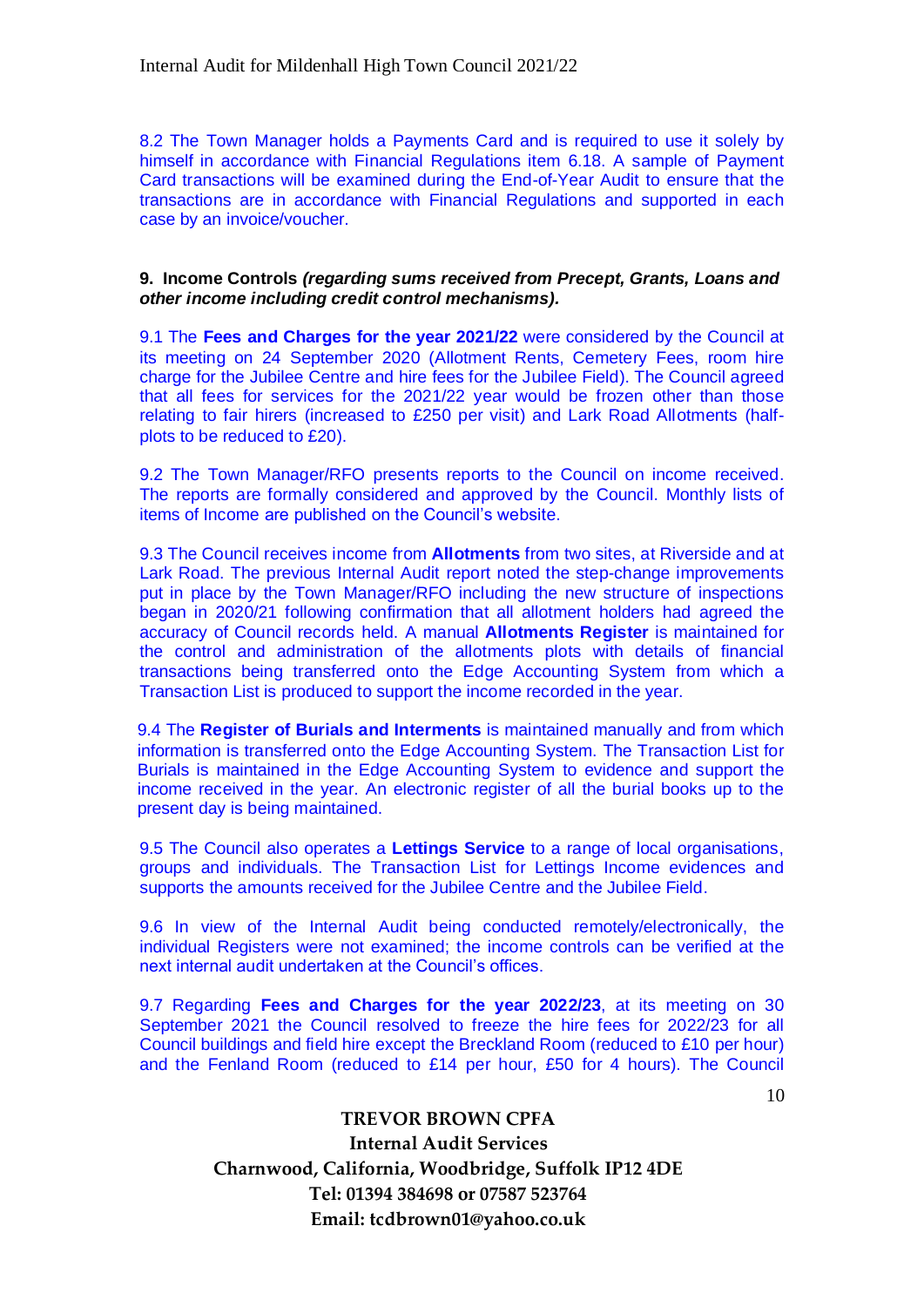agreed that non-commercial hire fees for buildings (excluding field hire) would be reduced from 1 October 2021 to 31 March 2022.

9.8 The Council also considered allotment charges at its meeting on 30 September 2021 and agreed to increase the charge for a full plot by  $£2$  and a half plot by  $£1$ .

9.9 The Council demonstrates good financial practice by regularly reviewing the sums owed to the Council. The Town Manager/RFO presented a List of Current Debtors to the Council at the meeting held on  $27$  May 2021 and updated the Council on these matters at the meetings held on 24 June, 29 July, 30 September and 28 October 2021.

9.10 The **Outstanding (Aged) Debtors List** presented to the Internal Auditor totalled £3,481.25 as at 15 November 2021. Within this amount there was one account outstanding in excess of 90 days (for £50), two accounts outstanding for between 60 and 90 days (totalling £68) and 11 accounts outstanding for between 30 and 59 days (totalling £521.17).

**10. Internal Control and the Management of Risk** *(Review by Council of the effectiveness of internal controls, including risk assessment, and Minuted accordingly).*

10.1 At its meeting on 27 May 2021 the Council considered and agreed to adopt the **Risk Management Strategy document** with detailed changes concerning the LCRS Risk Management Software, following a recommendation from the Establishment and Policy Committee.

10.2 At the meeting held on 25 March 2021 the Council considered and adopted the amended **Financial Risk Assessment and Statement of Internal Controls**. The document is comprehensive and identifies the financial risks faced by the Council and the actions in place to mitigate those risks. A copy has been published on the Council's website.

10.3 The Council uses the LCRS Risk Management Software system as a risk management tool. The Town Manager/RFO presents the **LCRS Action Plan/Risk Assessment Report** to Full Council on a quarterly basis to ensure Councillors are fully appraised of all the risks for which they are responsible. The Council formally receives and notes the document, which brings any uncontrolled risks to Councillors' attention.

**10.4 The Council should undertake an overall review of the Internal Control and Risk Assessment documentation before the end of the financial year, 31 March 2022, in order to fully comply with Regulation 4 of the Accounts and Audit Regulations 2015, which requires a review by the Full Council at least once a year of the effectiveness of the Council's system of internal control, including the arrangements for the management of risk, with the review suitably Minuted.**

11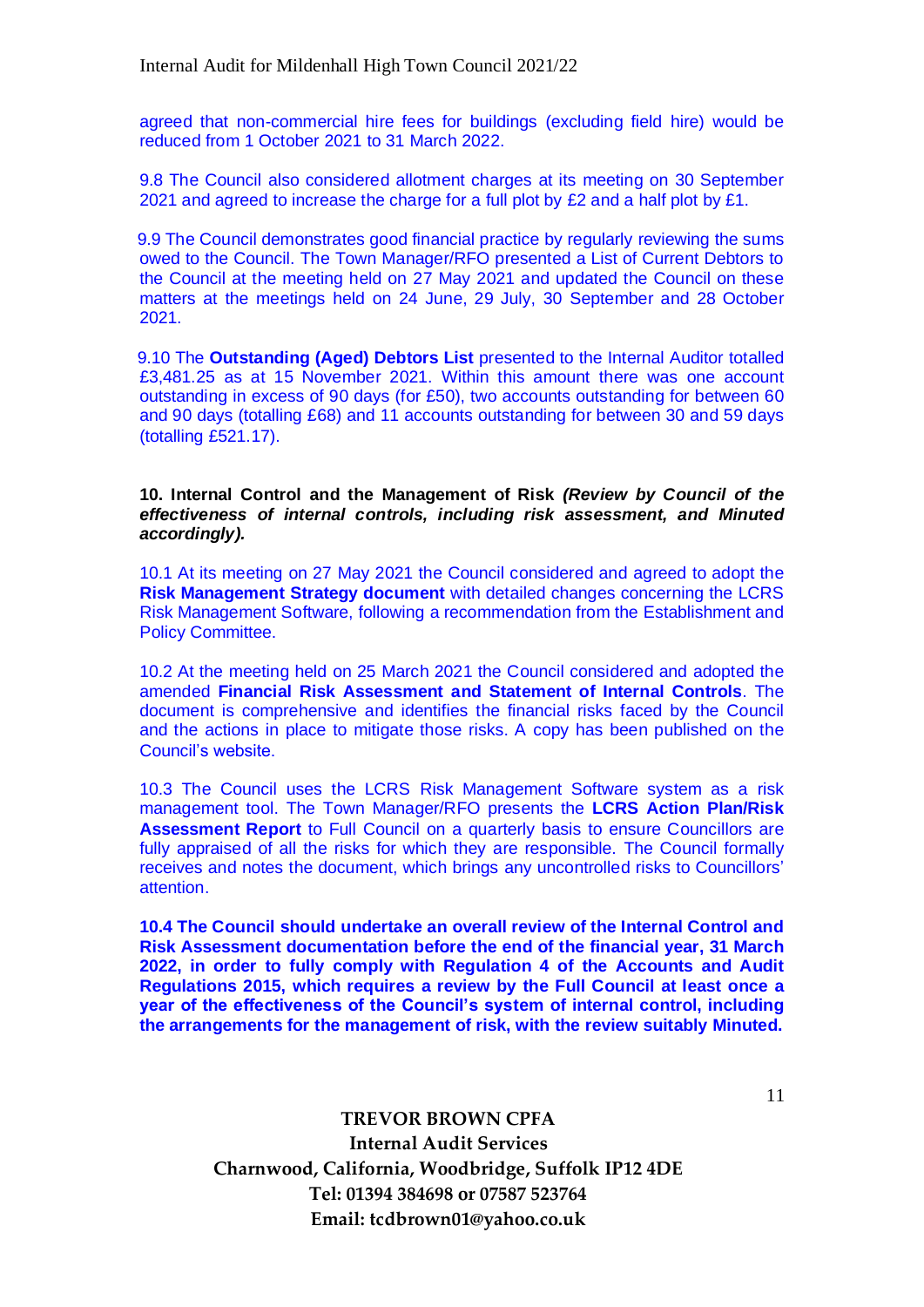10.5 An important area of risk management within local councils concerns the adequate **maintenance of play equipment.** The Amenities and Operations Committee is responsible for over-seeing the maintenance and management of the play area and receives regular reports on the condition of equipment and on the Playground Inspection Reports. Free monthly inspections are being carried out by West Suffolk Council. The Town Manager/RFO reported to the Committee on 15 February 2021 that the free inspections are due to continue until March 2022, after which they would become a paid service.

10.6 The Council's insurance requirements were considered by the Council at its meeting on 30 September 2021 when the quotation of £5,368.92 from BHIB Insurers for one year's cover for general insurance needs was accepted. The Council also agreed the renewal of the Fleet Insurance at a cost of £1,050,92 with WPS Hallam. The Senior Administrator confirmed to the Internal Auditor that the cover for Employer's Liability stood at £10m, Public Liability at £15m. and the Employee/Councillor Dishonesty (Fidelity Guarantee) cover at £1.5m (and meets the current recommended guidelines, which provide that the Fidelity Guarantee cover should be at least the sum of the year-end balances plus 50% of the precept/grants received).

#### **11. Assets Controls** *(Inspection of asset register and checks on existence of assets; recording of fixed asset valuations; cross checking on insurance cover).*

11.1 A detailed Asset Register is maintained and was examined in detail by Internal Audit during the 2020/21 End-of-Year Internal Audit to ensure that assets were fully and correctly recorded in Section 2 of the AGAR. The Council's Asset Register records a description of each asset owned by the Council, its location, purchase date/value (where known) and insurance value. The Register was reviewed by the Council at its meeting on 25 February 2021 and amendments agreed. As at 31 March 2021 the Register displayed a value of £1,699,974 which was placed in Box 9 of the 2020/21 AGAR. A copy of the Register has been published on the Council's website.

11.2 The Register will be reviewed in detail by the Internal Auditor at the End-of-Year Audit to confirm that it complies with current requirements (which provide that each asset should be recorded on a consistent basis, year-on-year) and in order that appropriate certification can be made in the Annual Internal Audit Report within the AGAR for the year 2021/22.

11.3 An Asset Management Action Plan is in place, having been adopted by the Council on 24 September 2020. In addition, a Building Management Scheme is being used with full functionality with three members of staff fully trained on the system.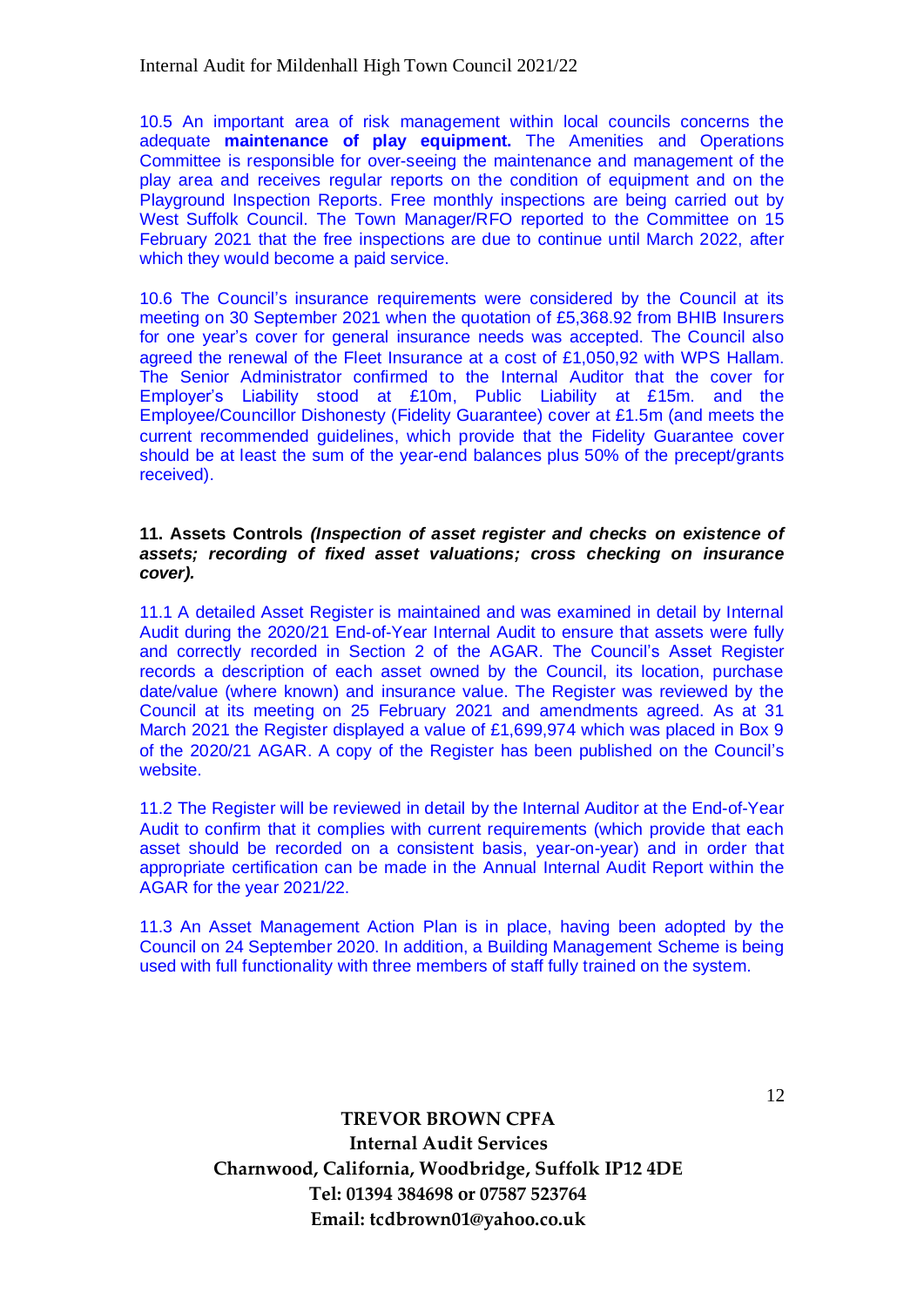#### **12. Sole Trustee (***To confirm that the Town Council has met its responsibilities as a trustee).*

12.1 The 2020/21 End of Year Internal Audit confirmed that the Council has **Sole Trustee responsibilities for the area of land called the Recreation Way Play Area** and discharges these responsibilities as part of normal council duties. The Town Manager/RFO has confirmed that the Council takes full responsibility for the play area and any issues arising are reported to the Amenities and Operations Committee or Full Council.

12.2 The Charity's Commission's website refers to the 'Mildenhall Recreation Ground' as an area of land registered in March 1965 as a Public Playing Field for the benefit of the parish of Mildenhall and its immediate vicinity for the provision of play equipment and maintenance of playground for children (Registration 304920). The Charity Commission records the Annual Update for the year ending 31 March 2021 as being received on 17 November 2021, within the required time. The 'Mildenhall Recreation Ground' referred to by the Commission must not be confused with the Jubilee Field, which is under the ownership of the Council and for which Sole Trustee status does not apply.

#### **13. External Audit** *(Recommendations put forward/comments made following the annual review).*

13.1 The **Certificate and Report from the External Auditors** PKF Littlejohn LLP for the previous year (2020/21) was dated 18 September 2021. The Auditors confirmed that no matters had arisen that gave any cause for concern. The Report noted that the Council had not provided an adequate explanation between two boxes in the Annual Return. This was disputed by the Town Manager/RFO and his staff who had provided the necessary explanations to PKF Littlejohn LLP. In addition, the End of Year Internal Audit Report had specifically listed the details of the difference between the two boxes at item 4.4 of the Report.

13.2 The Report and Certificate were reported to the Council at its meeting on 30 September 2021. The External Audit Certificate (Part 3 of the Annual Governance and Accountability Return) has been published on the Council's website.

### **14. Publication Requirements.**

14.1 Under the Accounts and Audit Regulations 2015 authorities must publish each year the following information on a publicly accessible website:

Notice of the period for the Exercise of Public Rights AGAR - Sections 1 and 2.

14.2 The period of 28 June 2021 to 6 August 2021 was set by the Council for the Exercise of Public Rights.